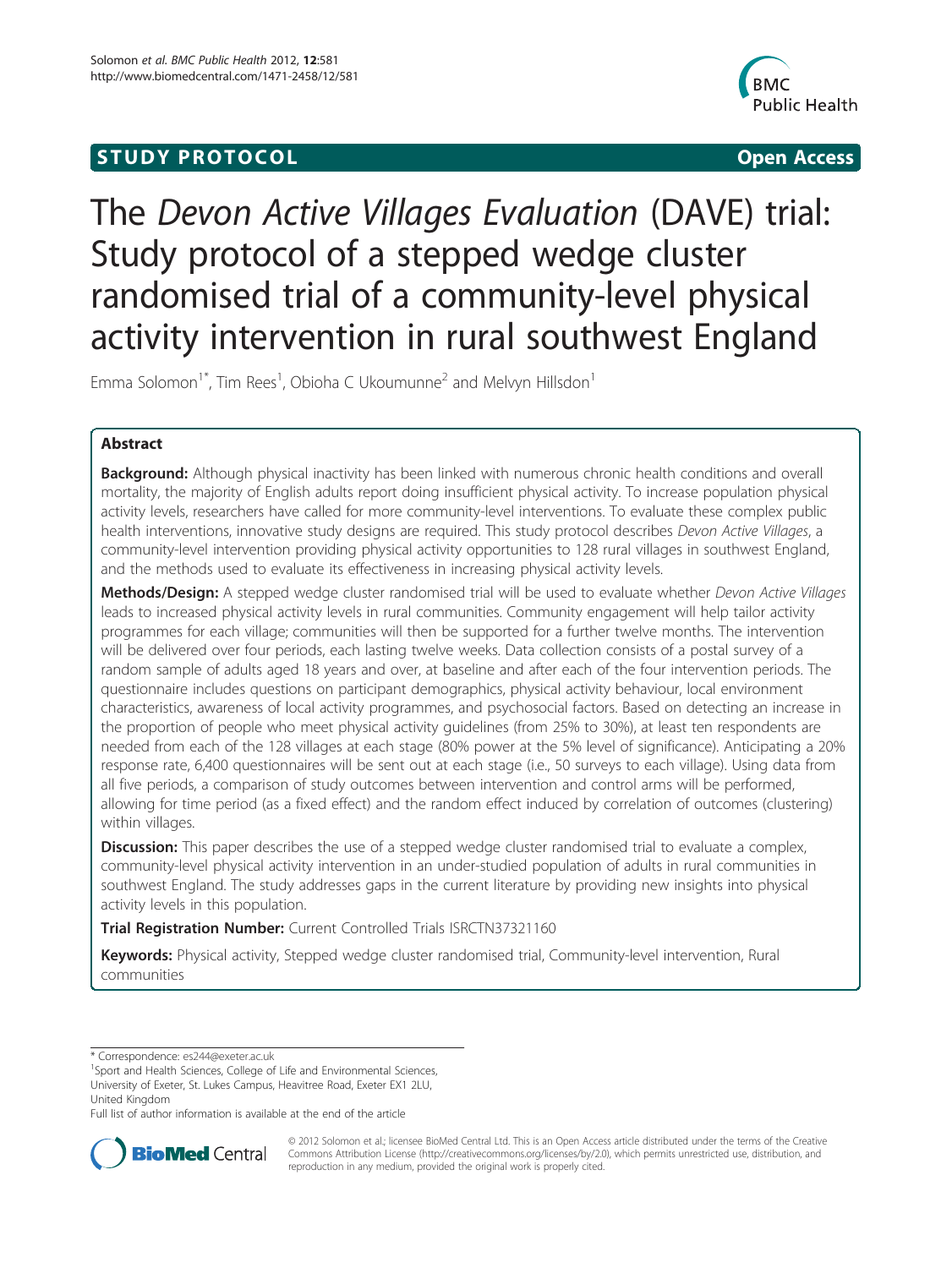# Background

In developed and many developing countries physical inactivity is one of the most important public health problems of the  $21^{st}$  century [[1\]](#page-6-0). There is strong evidence linking physical inactivity with various chronic conditions, such as coronary heart disease, stroke, type 2 diabetes, cancer, obesity and mental health problems [[1-3](#page-6-0)], and physical inactivity has been identified as a leading risk factor for mortality, estimated to cause 6% of deaths globally [\[4\]](#page-6-0). In contrast, the numerous benefits of a physically active lifestyle have been well documented [\[3](#page-6-0)]. Despite the preceding evidence, in England only 29% of women and 39% of men report doing sufficient physical activity to meet the minimum recommended guidelines of 150 minutes of moderate intensity physical activity per week or 75 minutes of vigorous intensity physical activity per week [\[5](#page-6-0)]. This level of physical inactivity is estimated to cost the United Kingdom National Health Service £0.9 billion per year [[6\]](#page-6-0).

Substantial health benefits can be achieved through relatively modest changes in activity behaviour among large segments of the population [\[7](#page-6-0)], and therefore physical activity interventions are now considered to be as important to population health as other high profile interventions, such as those lowering tobacco use or reducing blood pressure [\[2](#page-6-0)]. Although the health benefits of physical activity are now well-established, little is known about the effectiveness of interventions designed to improve population physical activity [[8\]](#page-6-0). The majority of physical activity interventions have been delivered at the level of the individual, aimed at changing personal behaviour [[9\]](#page-6-0). To change population prevalence, interventions need to be effective, but they also need to reach large numbers of people. Although some individual-level interventions are effective, their reach is limited when compared with community-level interventions. It is community-level interventions that have the potential to produce long-lasting benefits for the whole community, but evidence as to which type of community-wide interventions are most effective is currently weak [\[10\]](#page-6-0).

A recent review of research examining the effectiveness of community-level interventions to promote physical activity reported that many studies used weak evaluation designs, such as uncontrolled, pre-post evaluations, and could not attribute any observed changes to the intervention [\[10](#page-6-0)]. One example of a communitylevel intervention evaluation that did include control communities—but was non-randomised—was the 'Cycling Demonstration Towns' programme in England [\[11](#page-6-0)], in which the intervention involved town-wide media campaigns, personalised travel planning, cycle training, repair services, and cycling infrastructure improvements. A controlled, repeated cross-sectional study examined the effect of the intervention in six towns between 2005

and 2008 using telephone surveys of quota samples of local residents [\[11\]](#page-6-0). The average annual percentage increase in the number of cyclists on the road was 4%. Net increases were also found in the proportions of residents who reported cycling for at least 30 minutes on 12 or more days per month (0.97% or 1.65%, depending on the choice of control areas) [\[11](#page-6-0)].

Reviews of physical activity correlates suggest that a combination of personal, social and environmental factors are associated with physical activity prevalence [\[12](#page-6-0)], but there are very few evaluations of the effects of changes to either social or built environments, and studies of the built environment are almost exclusively restricted to urban environments [\[10,13\]](#page-6-0). Both urban and rural dwellings report similarly low levels of physical activity in adults: on average, 9.5 days per month (95% CI: 9.3-9.6) of moderate-to-vigorous intensity physical activity for at least 30 minutes [\[5](#page-6-0)]. Although 20% of the population live in non-urban dwellings [\[5\]](#page-6-0), rural populations are generally understudied [\[13,14](#page-6-0)]. Additionally, access to recreational facilities and other environmental supports for physical activity (e.g., neighbourhood 'walkability', convenient access to destinations, and perceived safety) have been shown to be related to physical activity participation [\[15\]](#page-6-0), with people in rural areas being more likely to report lack of facilities as a barrier to physical activity [[16\]](#page-6-0).

Randomised controlled trials are considered the most powerful tool in research design for evaluating interventions, due to their rigorous study design and strict randomisation procedures [\[17](#page-6-0)]. Traditional randomised controlled trials, where individual participants are randomised, are not always reproducible in the real world and tend to focus on individuals rather than communities, raising doubts about whether a subsequent scaling up of individual interventions to larger populations would lead to changes in population prevalence [\[18\]](#page-6-0). It has been suggested that when evaluating interventions that are by necessity delivered to groups rather than individuals, cluster randomised trials, which randomise groups (e.g., communities, villages, towns) and measure outcomes on individual participants within those groups, are more appropriate [[9,19](#page-6-0)].

Cluster randomised trials commonly use a parallel group design, in which the clusters are randomised to either the intervention or control arm of the study. For practical reasons it is often not possible to deliver an intervention to many clusters at the same time. In addition, it is often regarded as unethical to withhold an intervention from a proportion of participants if it is believed that the intervention will do more good than harm. In these circumstances, stepped wedge trial designs [[20\]](#page-6-0), where the intervention is delivered sequentially to all trial clusters over a number of time periods,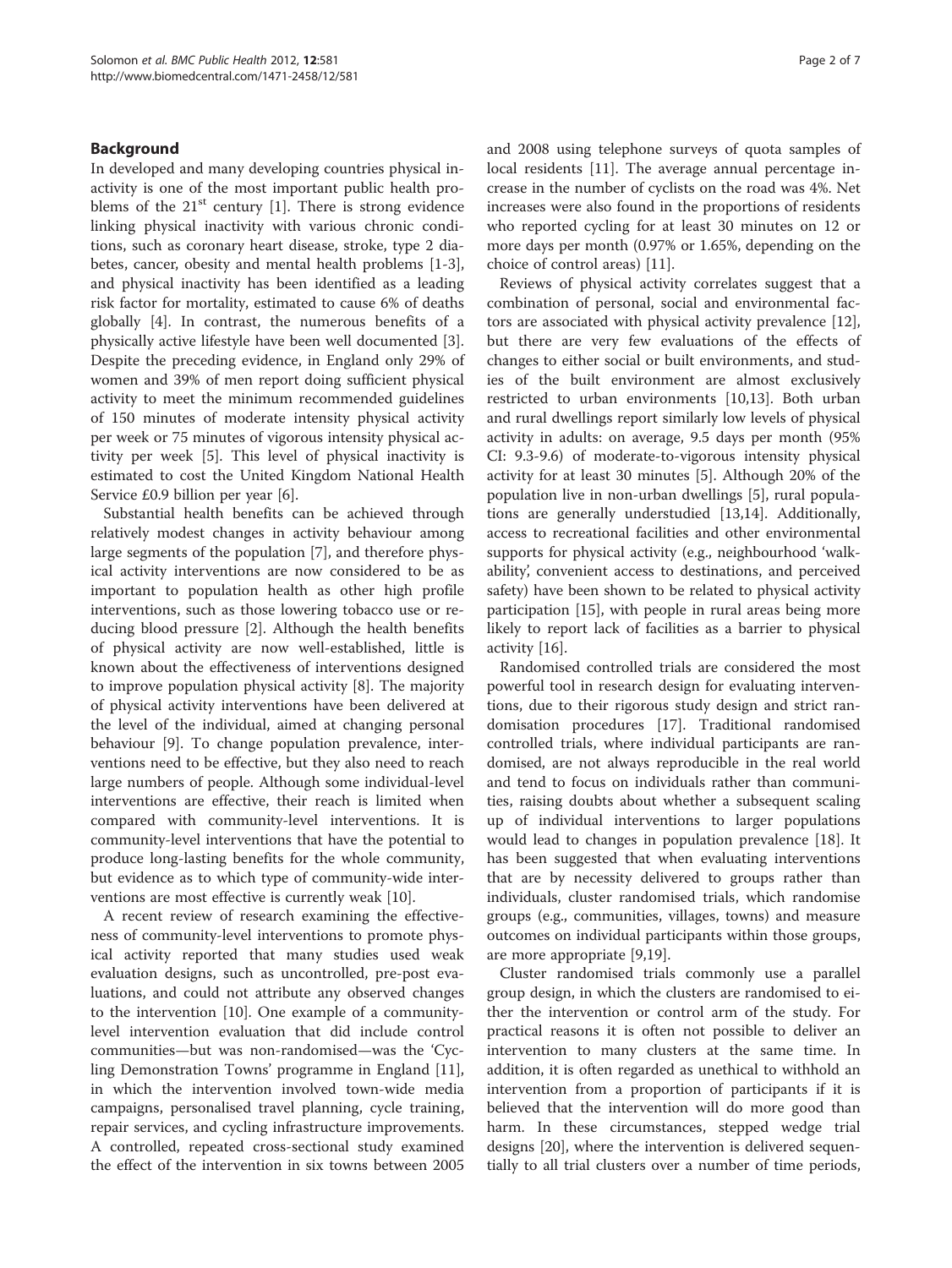is an alternative to the traditional parallel groups design. In a stepped wedge design, clusters effectively cross over from the control to the intervention group. The stage at which the clusters cross over is randomised. Outcomes are measured on the study participants in all clusters at every time period so that each cluster provides data points in both the control and intervention conditions [[21\]](#page-6-0). Examples of stepped wedge investigations include the efficacy of Hepatitis B vaccinations [[22\]](#page-6-0), the effect of housing improvements on respiratory health symptoms [[23\]](#page-6-0), and different tuberculosis treatments on number of disease episodes [[24\]](#page-6-0).

The objective of this paper is to describe the protocol of a stepped wedge cluster randomised trial for evaluating the effectiveness of a community-level intervention to increase physical activity in rural villages in southwest England. The intervention will identify community needs and then provide resources and support to initiate local activity programmes, ultimately aiming for the activities to become self-sustaining over time. The intervention is expected to improve physical activity participation after each village receives the intervention. It is also anticipated that changes will be observed in levels of social support, physical activity intentions, awareness and use of local facilities, and perceived village supportiveness of physical activity.

# Methods/Design

# Study design

The Devon Active Villages Evaluation (DAVE) protocol is based on a stepped wedge cluster randomised controlled trial design (Figure 1). During the DAVE study, the intervention will be rolled out sequentially to 128 rural villages (clusters) over four time periods. The evaluation will consist of data collection at five fixed time points (baseline and following each of the four intervention periods). The period in which the villages first receive the intervention will be randomly assigned, stratified by the seven regions of the county of Devon (see below). The intervention will be fully implemented by the end of the trial, with all 128 villages receiving the intervention: 22 first receiving the intervention at period 2, 36 at period 3, 35 at period 4, and 35 at period 5.

# Setting and participants

Devon Active Villages is a community-level intervention coordinated by Active Devon, the Devon county partnership for sport and physical activity. Active Devon received circa £950,000 funding for the Devon Active Villages intervention from Sport England (the government body for sports promotion) and Devon County Council as part of Sport England's 'Rural Communities' funding scheme. The Devon Active Villages Evaluation (DAVE) research study is being conducted by the University of Exeter in close liaison with Active Devon.

Devon is characterised by ten distinct regions, of which three are urban (Exeter, Plymouth and Torbay), and seven are rural (East Devon, Mid Devon, North Devon, South Hams, Teignbridge, Torridge and West Devon). All intervention villages are located in one of the seven rural regions. The Devon Active Villages intervention will provide activities for all age groups.

In the initial planning of the intervention, Active Devon identified 155 rural villages to receive the Devon Active Villages intervention across the course of three years. Prior to the intervention, Active Devon ran a pilot intervention with 15 villages, the outcome of which was used to inform the main intervention protocol.

# Recruitment and randomisation

Of the remaining 140 villages that were not part of the pilot, twelve could not be included in the evaluation due

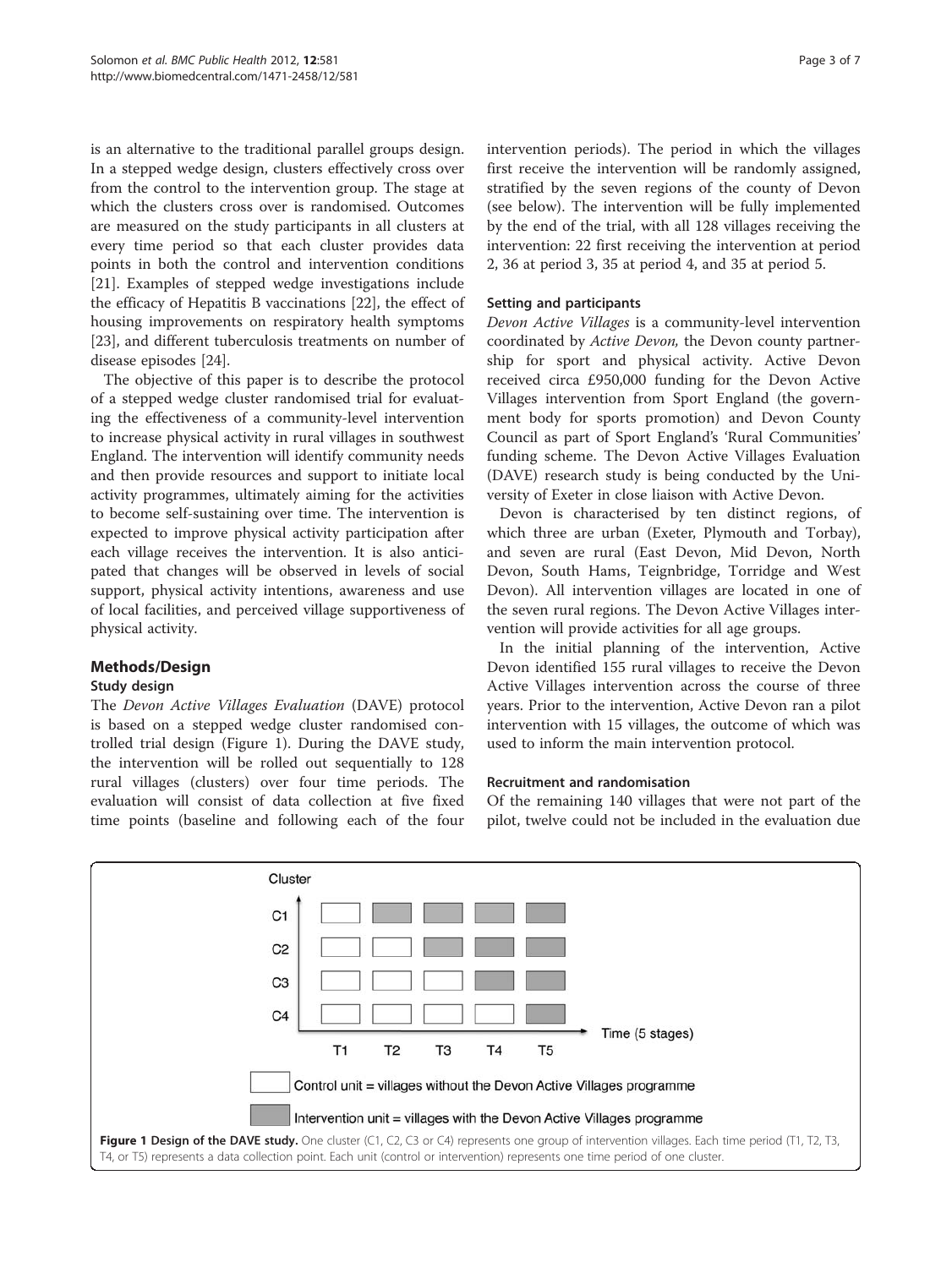to engagement with local community members before baseline data collection had commenced. Thus, the remaining 128 villages (clusters) were recruited and randomised to first receive the intervention in one of the four periods, stratified by region. Villages with populations of 500–2000 people formed the sampling frame for the intervention. These population boundaries were set so that villages were large enough to have local facilities suitable for physical activity, but limited in the amount of activity opportunities they offered.

Data collection for the evaluation study will focus on adults aged 18 years and over. The study will use a repeated cross-sectional design, in which a random sample of people within each cluster will be surveyed at each stage. A complete list of all households in each of the 128 study villages will be obtained using the Postcode Address File (Address List Utility, Arc en Ciel, Version 3.1 PAF Quarter 1, 2011). The order in which households are approached to participate in the survey at each stage will be randomly generated. One adult per household will be randomly selected. If there are multiple eligible adults in the household, an invitation to complete the survey will be given to the adult who has most recently had a birthday.

# Intervention

The primary objective of the Devon Active Villages intervention is to improve participation in physical activity by offering people of all ages increased opportunities to experience the enjoyment of sport and physical activity. The intervention will be implemented and coordinated locally by Local Delivery Partners. Local Delivery Partners include District Authority Sports Development Teams and community-based charitable organisations, some of which manage local facilities as well as maintain and develop activity opportunities in the local area. Each Local Delivery Partner will deliver the intervention in one of the seven regions. It was necessary to have different Local Delivery Partners for each area due to the large number of villages receiving the intervention in each period, and because the villages are spread across the whole county. No one Local Delivery Partner is of sufficient size to cover the whole county. Each Local Delivery Partner is given strategic support from Active Devon as well as a clear framework and timescales around the delivery of the intervention with strong focus on generating a local needs led approach to designing the activities.

Each village will receive a 'community engagement phase' for twelve weeks prior to the intervention (Figure [2\)](#page-4-0). During this phase, Local Delivery Partners will engage with the local people, elected member structures, schools and other community groups to carry out a local needs assessment, an assessment of the activities currently on offer, and the activities' take-up and capacity. This will often include, but not limited to, people being directly surveyed to find out what activities they would like the Devon Active Villages programme to provide.

The programme will then deliver twelve weeks of physical activity sessions, with each village receiving at least three different types of activities. These activity sessions will be subsidised using programme funds. Local Delivery Partners will coordinate delivery of the intervention by finding suitable activity venues, purchasing necessary equipment and hiring local experts to deliver the activities. Community volunteers will also be recruited to help run the activities and will be provided with mentoring support throughout the programme. Local Delivery Partners will advertise the Devon Active Villages activity sessions using local media (e.g., newspapers, posters, leaflets, village newsletters).

Each village will also be supported for twelve months following the intervention, when Local Delivery Partners will help the communities to sustain the intervention activities, by providing specialist support, regular mentoring for the volunteers and additional funding or equipment if necessary. Additionally, local people will be offered coaching qualifications to help the villages continue the activities independently.

# Outcome measurement

The primary analysis will compare the proportion of adults meeting recommended guidelines for the minimum level of physical activity (i.e., 150 minutes of moderate intensity physical activity per week or 75 minutes of vigorous intensity physical activity per week) between the intervention and control modes. Secondary outcomes will be social support, physical activity intentions, awareness and use of local facilities, perceived village supportiveness of physical activity, and awareness and participation in the Devon Active Villages intervention.

# Data collection

Postal questionnaires and participant information sheets will be sent out to participants at baseline (in the month prior to the first intervention period commencing) and within a week of each of the four intervention periods ending (Figure [2\)](#page-4-0). The participant information sheet makes clear the voluntary nature of the study and therefore informed consent to participate in the study will be implied when participants return a completed questionnaire. If the number of completed questionnaires returned within three weeks of the initial mailing is insufficient, additional questionnaires will be sent out to new households. Participants will receive the questionnaire, a participant information sheet and a prepaid return envelope. It is possible that some individuals may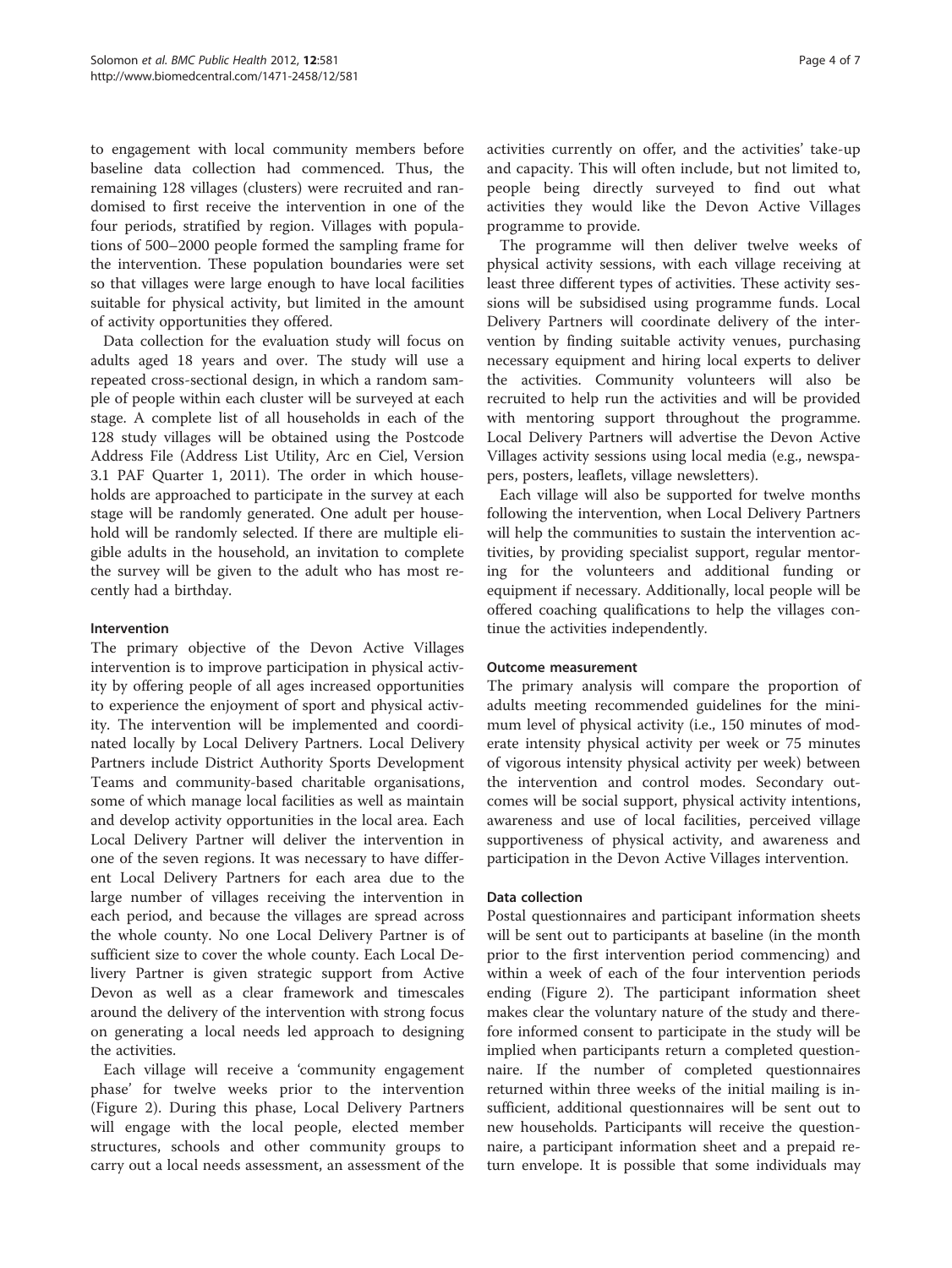<span id="page-4-0"></span>

receive the questionnaire on two or more occasions. In such cases, if returned, demographic variables (gender, age, height, weight) will be used to identify this wherever possible. These participants will remain in the analysis, but it will be recorded that each participant has completed the questionnaire on more than one occasion.

# Measures

The survey will include questions on gender, age, height, weight, health, occupation, car ownership, children in the household, and dog ownership, based on questions from national surveys from different populations (e.g., Burton et al., [[25](#page-6-0)], Craig et al., [\[5\]](#page-6-0)).

Physical activity Physical activity will be measured using the short version of the International Physical Activity Questionnaire (IPAQ) [[26](#page-6-0)]. The IPAQ short-form consists of questions on the number of days and time spent on physical activity at moderate and vigorous intensity, as well as time spent walking and sitting. The mean values for each activity category will be calculated and expressed as metabolic equivalent (MET) minutes per week, and combined to categorise people into 'low', 'moderate' or 'high' activity classifications. The self-administered shortform IPAQ has been found to have acceptable levels of validity and reliability [\[26\]](#page-6-0).

To assess perceived characteristics of the local environment a scale will be used that was initially developed for use in another United Kingdom health study. Participants are asked to rate their agreement with 12 items on factors such as aesthetics, green space, access to

amenities, traffic, safety and convenience of routes. The scale has been found to have acceptable levels of testretest reliability [[27\]](#page-6-0). Questions on perceived proximity and use of different recreational facilities are also included. These items were previously found to have acceptable test-retest reliability [[28\]](#page-6-0).

The survey will contain questions on participants' awareness of and participation in local physical activity campaigns. The survey will also ask about awareness of Devon Active Villages, participation in programme events, and opinions on the programme.

Participants will be asked about their intentions to be more active in the future. The survey will also ask them to rate the importance they place on physical activity on a scale from 0 (not at all) to 10 (very), as well as their physical activity confidence and the extent to which they are trying to do more activity [[29\]](#page-6-0). Finally, a series of eight questions will ask participants to rate their agreement with statements about their physical activity habits, social norms, and perceived village supportiveness of activity. These questions were initially developed for use in an Australian cohort study  $(n = 2,485)$  [[25\]](#page-6-0).

# Sample size

To detect an increase from 25% to 30% in the percentage of people who meet guidelines for recommended physical activity levels, 10 participants need to be recruited from each of the 128 villages at each study period to achieve 80% power at the 5% significance level [[30\]](#page-6-0). A recent pilot for a population study of travel behaviour in the United Kingdom achieved a response rate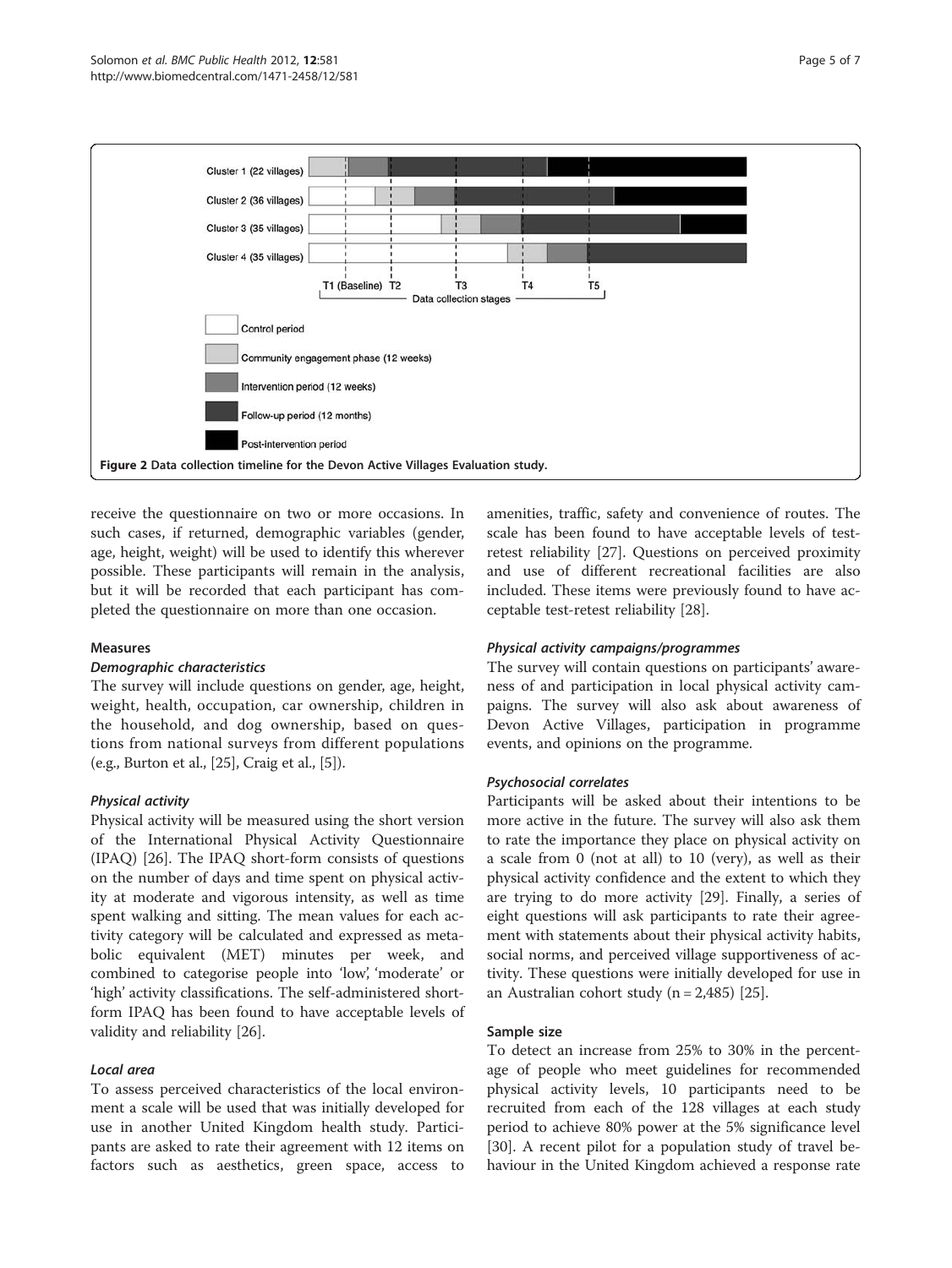of 20% for a short questionnaire postal survey [\[31](#page-6-0)]. On this basis, 50 surveys will be sent out to each village at each stage, anticipating that we will obtain at least 10 responses per village per stage (20% response rate). This means that 6,400 surveys will be sent out at every stage with the expectation that at least 1,280 will be completed and returned. If this response rate is not achieved within three weeks of the surveys being posted, an additional five surveys will be sent out to extra households for every one survey missing (20% response rate).

### Statistical analysis

For any given outcome, data collected across all five periods will be used in a single analysis comparing the intervention and control modes. Analyses will use the intention-to-treat principle, with participants analysed according to the mode their village (cluster) was in for the stage at which they provided outcome data. Random effects ("multilevel") linear regression models estimated using maximum likelihood [[32\]](#page-6-0) will be fitted to compare quantitative outcomes between the intervention and control modes, specifying the village effect as random; marginal logistic regression models using Generalised Estimating Equations (GEE) with information sandwich ("robust") estimates of standard error specifying an exchangeable correlation structure [[33](#page-6-0)] will be fitted to compare binary outcomes. Both the random effects model and GEE methods allow for correlation of outcomes within the same village cluster. Under both methods, a binary predictor variable will be used to indicate intervention versus control status and period of study, gender and age will be adjusted for. All analyses will be carried out using Stata software (StataCorp. 2011. Stata Statistical Software: Release 12. College Station, TX: StataCorp LP).

### Ethical consideration

The study received ethical approval from the Sport and Health Sciences Ethics Committee at the University of Exeter (February 2011).

# **Discussion**

This paper has outlined the Devon Active Villages Evaluation study design and data collection, as well as details on the implementation of the intervention. The DAVE study is the first to use a stepped wedge cluster randomised controlled trial design to evaluate the effectiveness of a community-level intervention designed to increase physical activity. The stepped wedge design is advantageous in studies where the intervention cannot be withheld from a proportion of the population and cannot be delivered to all intervention clusters at the same time. This study will demonstrate that it is possible to evaluate physical activity interventions using a stepped wedge trial design.

Strengths of the study will include the number of participating villages and the multiple data collection stages. The main limitation of the study is the self-reported outcome measure of physical activity that may lead to some misclassification. The implementation of the Devon Active Villages intervention may increase physical activity participation in rural villages in southwest England. The results from the study will contribute to the limited research available on physical activity in rural communities in England and other developed countries. This pragmatic evaluation of a community-led intervention is expected to provide a model of how to evaluate physical activity promotion in the community when it is being delivered by local organisations that frequently deliver such interventions with no evaluation at all. The study should help demonstrate how independent researchers and practitioners can successfully work together to evaluate natural experiments in real life settings.

In conclusion, the Devon Active Villages Evaluation study is believed to fill gaps in the current literature, providing new insights into rural physical activity, using innovative study designs to evaluate the intervention, and developing collaborations between researchers and practitioners to evaluate natural experiments. Therefore, the results from this study will contribute to the body of evidence on stepped wedge cluster randomised trials and community-level interventions, and may be useful for researchers and practitioners for future evaluations of complex public health interventions. In addition, if the Devon Active Villages intervention proves successful in improving population physical activity prevalence the intervention could be disseminated at national and international level.

### Competing interests

As part of an Economic and Social Research Council PhD CASE Studentship grant, the research is partially funded by Active Devon, but the research work and results are completely independent and not biased by the opinions of Active Devon.

### Authors' contributions

The study chief investigators ES, TR and MH were responsible for identifying the research question, the design of the study, obtaining ethics approval and the acquisition of funding. OCU contributed to the fine-tuning of the methodology and statistical analysis. All authors helped draft and revise the manuscript and approved the final version.

### Acknowledgements

We thank Active Devon for their support of the research project. This research was supported by the Economic and Social Research Council under its Capacity Building Clusters Award (RES-187-24-0002). The research was also funded by the National Institute for Health Research (NIHR) Collaborations for Leadership in Applied Health Research and Care (CLAHRC). The views expressed in this publication are those of the authors and not necessarily those of the National Health Service, the NIHR or the Department of Health.